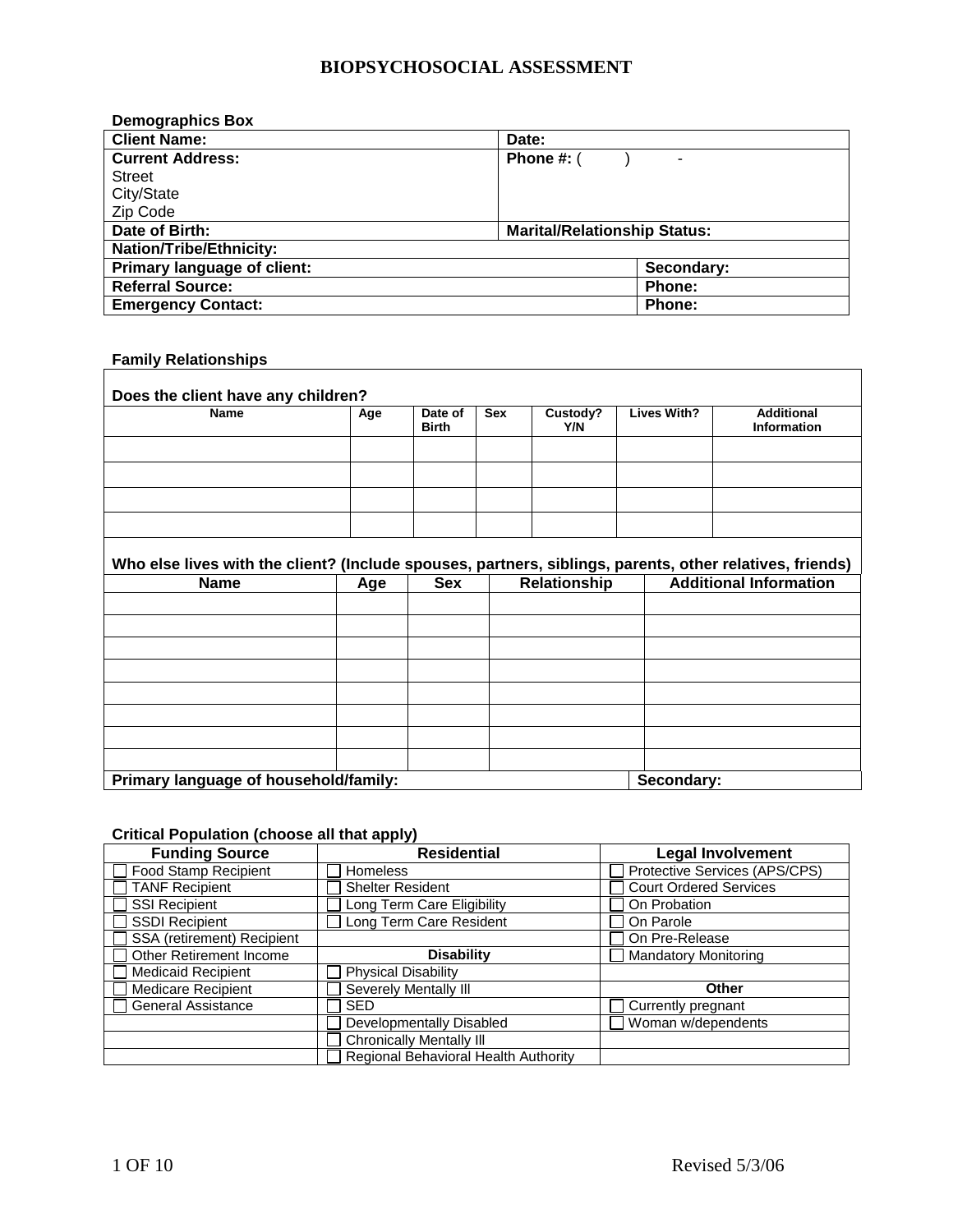| <b>Contact Information</b><br>(Secure consents for agency contacts, when possible) |  |  |  |  |  |
|------------------------------------------------------------------------------------|--|--|--|--|--|
| <b>Name of Caseworker</b><br><b>Phone number</b><br>Agency                         |  |  |  |  |  |
|                                                                                    |  |  |  |  |  |
|                                                                                    |  |  |  |  |  |
|                                                                                    |  |  |  |  |  |

| Client's/Family's Presentation of the Problem: |  |
|------------------------------------------------|--|
| Client's/Family's Expected Outcome:            |  |

| <b>Physical Realm</b>                                                         | Yes | No |
|-------------------------------------------------------------------------------|-----|----|
| Client acknowledges he/she has caused damage to his/her body by abusing       |     |    |
| drugs, alcohol or food. If yes, complete Behavioral Assessment                |     |    |
| Client understands the connection between emotions, life stressors, sense of  |     |    |
| self and the effect these elements have on physical health.                   |     |    |
| Client manages his/her anger effectively and does not inflict pain on         |     |    |
| himself/herself or others.                                                    |     |    |
| Client engages in activities designed to maintain physical health. Optional - |     |    |
| <b>Physical Fitness</b>                                                       |     |    |
| <b>Allergies</b> (Medication and Other):                                      |     |    |
| <b>Comments:</b>                                                              |     |    |
|                                                                               |     |    |
|                                                                               |     |    |
|                                                                               |     |    |
|                                                                               |     |    |

#### **Nutritional Screening**

 $\mathbf{r}$ 

 $\Gamma$ 

| <b>Nutritional Status: Current Weight</b>                 | <b>Current Height</b><br>BMI |
|-----------------------------------------------------------|------------------------------|
| <b>Appetite:</b><br>Good<br>Fair                          | Poor, please explain below   |
| Recently gained/lost significant weight                   | Binges/overeats to excess    |
| Restricts food/Vomits/over-exercises to avoid weight gain | Special dietary needs        |
| Hiding/hording food                                       | Food allergies               |
| <b>Comments:</b>                                          |                              |
|                                                           |                              |

#### **Pain Questionnaire**

| <b>Pain Management:</b> Is the client in pain now? $\Box$ Yes $\Box$ No<br>enter score here                                                | If yes, ask client to rate the pain on a scale of 1-10 (with 10 being the severest) and |
|--------------------------------------------------------------------------------------------------------------------------------------------|-----------------------------------------------------------------------------------------|
| Is the client receiving care for the pain? $\Box$ Yes $\Box$ No<br>If no, would the client like a referral for pain management? $\Box$ Yes | l I No                                                                                  |

 $\overline{\mathsf{I}}$ 

٦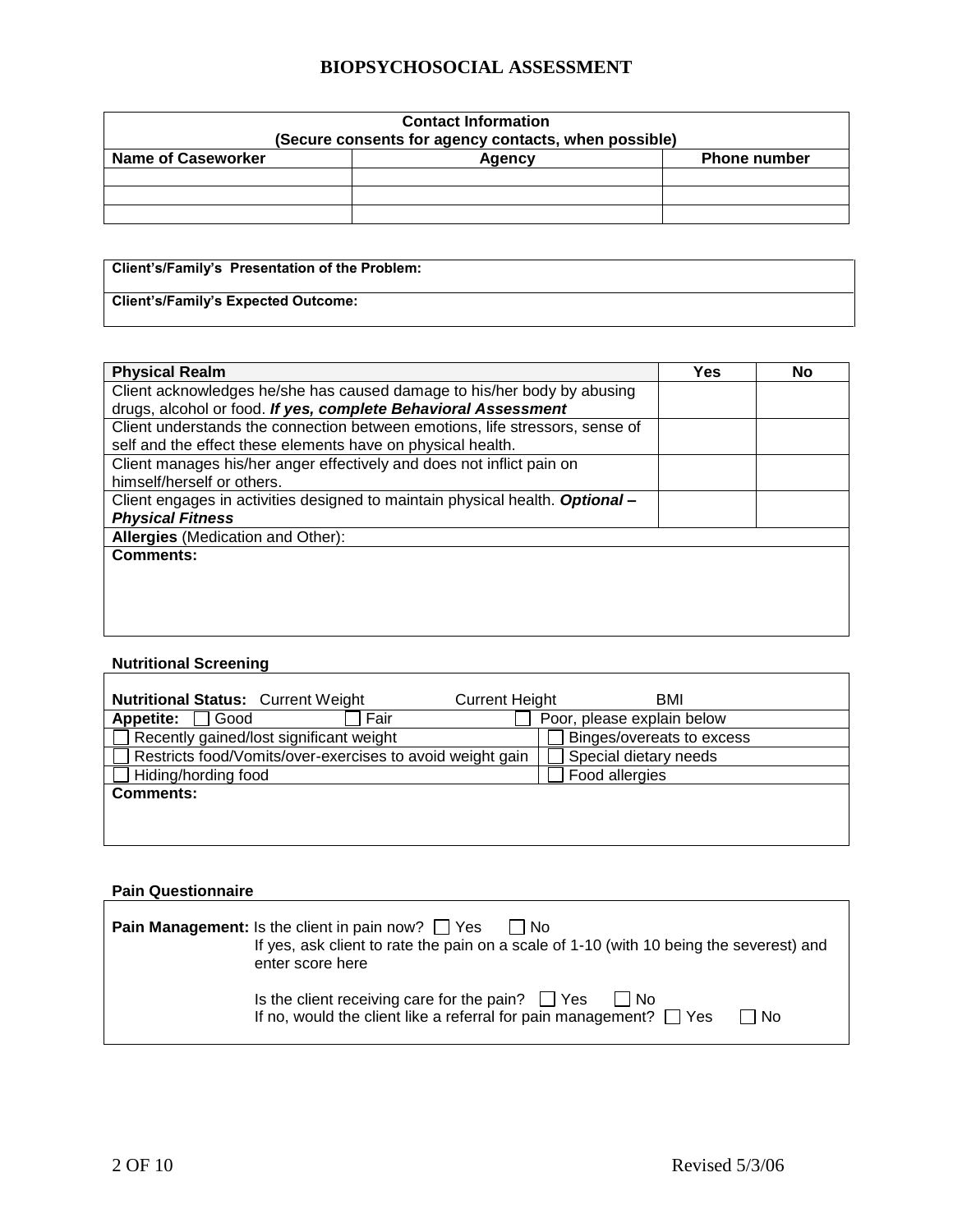#### **Behavioral Assessment**

|                                                                                        |                                            |                                   | Abuse/Addiction - Chemical & Behavioral                              |    |                       |                          |
|----------------------------------------------------------------------------------------|--------------------------------------------|-----------------------------------|----------------------------------------------------------------------|----|-----------------------|--------------------------|
| <b>Drug</b>                                                                            | <b>Age First</b><br><b>Used</b>            | <b>Age Heaviest</b><br><b>Use</b> | <b>Recent Pattern of Use</b><br>(frequency & Amount, etc)            |    |                       | Date Last<br><b>Used</b> |
| Alcohol                                                                                |                                            |                                   |                                                                      |    |                       |                          |
| Cannabis                                                                               |                                            |                                   |                                                                      |    |                       |                          |
| Cocaine                                                                                |                                            |                                   |                                                                      |    |                       |                          |
| Stimulants (crystal,                                                                   |                                            |                                   |                                                                      |    |                       |                          |
| speed, amphetamines,                                                                   |                                            |                                   |                                                                      |    |                       |                          |
| etc)                                                                                   |                                            |                                   |                                                                      |    |                       |                          |
| Methamphetamine                                                                        |                                            |                                   |                                                                      |    |                       |                          |
| Inhalants (gas, paint,                                                                 |                                            |                                   |                                                                      |    |                       |                          |
| glue, etc)                                                                             |                                            |                                   |                                                                      |    |                       |                          |
| Hallucinogens (LSD,                                                                    |                                            |                                   |                                                                      |    |                       |                          |
| PCP, mushrooms, etc)<br>Opioids (heroin,                                               |                                            |                                   |                                                                      |    |                       |                          |
| narcotics, methadone,                                                                  |                                            |                                   |                                                                      |    |                       |                          |
| etc)                                                                                   |                                            |                                   |                                                                      |    |                       |                          |
| Sedative/Hypnotics                                                                     |                                            |                                   |                                                                      |    |                       |                          |
| (Valium, Phenobarb, etc)                                                               |                                            |                                   |                                                                      |    |                       |                          |
| Designer Drugs/Other                                                                   |                                            |                                   |                                                                      |    |                       |                          |
| (herbal, Steroids, cough                                                               |                                            |                                   |                                                                      |    |                       |                          |
| syrup, etc)                                                                            |                                            |                                   |                                                                      |    |                       |                          |
| Tobacco (smoke, chew)                                                                  |                                            |                                   |                                                                      |    |                       |                          |
| Caffeine                                                                               |                                            |                                   |                                                                      |    |                       |                          |
| <b>Ever injected Drugs?</b>                                                            | Yes                                        | No                                | If Yes, Which ones?                                                  |    |                       |                          |
| <b>Drug of Choice?</b>                                                                 |                                            |                                   |                                                                      |    |                       |                          |
|                                                                                        |                                            |                                   |                                                                      |    |                       |                          |
|                                                                                        |                                            |                                   |                                                                      |    |                       |                          |
|                                                                                        |                                            |                                   | Consequences as a Result of Drug/Alcohol Use (select all that apply) |    |                       |                          |
| Hangovers                                                                              | <b>DTs/Shakes</b>                          |                                   | <b>Blackouts</b>                                                     |    | <b>Binges</b>         |                          |
| Overdoses                                                                              |                                            | <b>Increased Tolerance</b>        | <b>GI</b> Bleeding                                                   |    | <b>Liver Disease</b>  |                          |
|                                                                                        | (need more to get high)<br><b>Seizures</b> |                                   |                                                                      |    | Left School           |                          |
| Sleep Problems<br>Lost Job                                                             | <b>DUIS</b>                                |                                   | <b>Relationship Problems</b><br>Assaults                             |    | Arrests               |                          |
| Incarcerations                                                                         | Homicide                                   |                                   | Other:                                                               |    |                       |                          |
|                                                                                        |                                            |                                   |                                                                      |    |                       |                          |
| <b>Longest Period of Sobriety?</b><br>Triggers to use (list all that apply):           |                                            |                                   | How long ago?                                                        |    |                       |                          |
|                                                                                        |                                            |                                   |                                                                      |    |                       |                          |
| Has client traded sex for drugs?                                                       |                                            | No                                | Yes, explain:                                                        |    |                       |                          |
|                                                                                        |                                            |                                   |                                                                      |    |                       |                          |
| Has client been tested for HIV?                                                        |                                            |                                   | Yes                                                                  | No |                       |                          |
| If yes, date of last test:                                                             |                                            |                                   | <b>Results:</b>                                                      |    |                       |                          |
|                                                                                        |                                            |                                   |                                                                      |    |                       |                          |
| Has client had any of the following problem gambling behaviors? Select all that apply: |                                            |                                   |                                                                      |    |                       |                          |
| Gambled longer than planned                                                            |                                            |                                   | Gambled until last dollar was gone                                   |    |                       |                          |
| Lost sleep thinking of gambling                                                        |                                            |                                   | Used income or savings to gamble while letting bills go unpaid       |    |                       |                          |
| Borrowed money to gamble                                                               |                                            |                                   | Made repeated, unsuccessful attempts to stop gambling                |    |                       |                          |
| Been remorseful after gambling                                                         |                                            |                                   | Broken the law or considered breaking the law to finance gambling    |    |                       |                          |
| Other:                                                                                 |                                            |                                   | Gambled to get money to meet financial obligations                   |    |                       |                          |
| Risk Taking/Impulsive Behavior (current/past) - select all that apply:                 |                                            |                                   |                                                                      |    |                       |                          |
|                                                                                        |                                            | Shoplifting                       |                                                                      |    | Reckless driving      |                          |
| Unprotected sex<br>Gang Involvement                                                    |                                            | Drug Dealing                      |                                                                      |    | Carrying/using weapon |                          |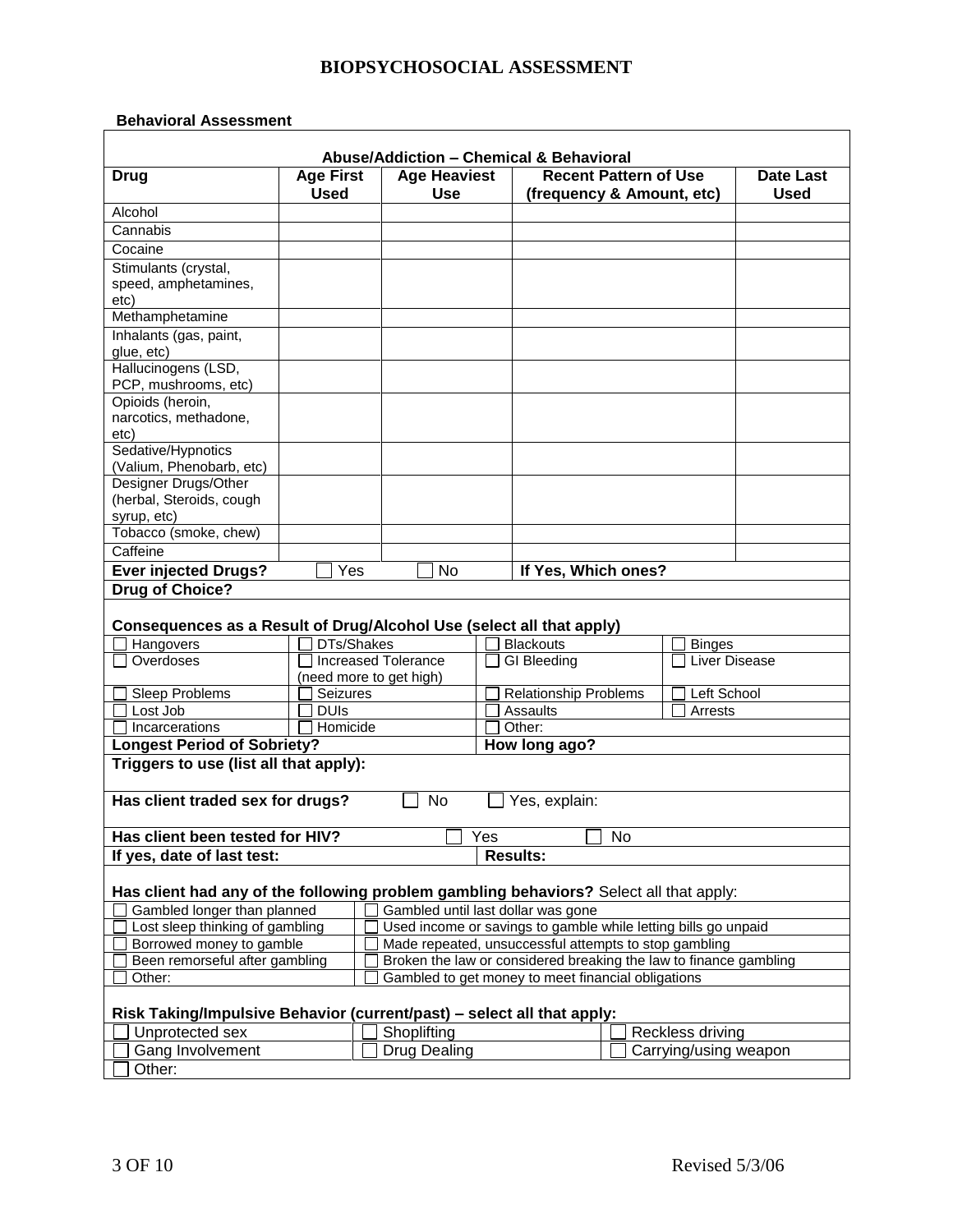| <b>Leisure &amp; Recreation</b>                                    |                          |  |  |
|--------------------------------------------------------------------|--------------------------|--|--|
| Which of the following does the client do? (Select all that apply) |                          |  |  |
| Spend Time with Friends                                            | Sports/Exercise          |  |  |
| Classes                                                            | Dancing                  |  |  |
| Time with Family                                                   | <b>Hobbies</b>           |  |  |
| Work Part-Time                                                     | <b>Watch Movies/TV</b>   |  |  |
| Go "Downtown"                                                      | Stay at Home             |  |  |
| Listen to Music                                                    | Spend Time at Clubs/Bars |  |  |
| Go to Casinos                                                      | Other:                   |  |  |
| What limits the client's leisure/recreational activities?          |                          |  |  |
|                                                                    |                          |  |  |
|                                                                    |                          |  |  |
|                                                                    |                          |  |  |
|                                                                    |                          |  |  |

<u> 1980 - Johann Barn, mars ar breithinn ar chuid ann an t-Alban ann an t-Alban ann an t-Alban ann an t-Alban a</u>

# **Family History**

|                                        | <b>Mother</b> | <b>Father</b> | <b>Siblings</b> | Aunt | <b>Uncle</b> | <b>Grandparents</b> |
|----------------------------------------|---------------|---------------|-----------------|------|--------------|---------------------|
| Alcohol/Substance Abuse                |               |               |                 |      |              |                     |
| <b>History of Completed Suicide</b>    |               |               |                 |      |              |                     |
| History of Mental Illness/Problems     |               |               |                 |      |              |                     |
| such as:                               |               |               |                 |      |              |                     |
| Depression                             |               |               |                 |      |              |                     |
| Schizophrenia                          |               |               |                 |      |              |                     |
| <b>Bipolar Disorder</b>                |               |               |                 |      |              |                     |
| Alzheimer's                            |               |               |                 |      |              |                     |
| Anxiety                                |               |               |                 |      |              |                     |
| <b>Attention Deficit/Hyperactivity</b> |               |               |                 |      |              |                     |
| Learning Disorders                     |               |               |                 |      |              |                     |
| <b>School Behavior Problems</b>        |               |               |                 |      |              |                     |
| Incarceration                          |               |               |                 |      |              |                     |
| Other                                  |               |               |                 |      |              |                     |

| <b>Emotional Realm</b>                                                               | Yes | <b>No</b> |
|--------------------------------------------------------------------------------------|-----|-----------|
| Client has an understanding of his/her special relationship to Mother Earth.         |     |           |
| Client has an understanding of his/her relationship with Father Sky.                 |     |           |
| Client has a sense of connectedness to the entire universe.                          |     |           |
| Client is able to acknowledge all fears, desires, emotions, and feelings of distress |     |           |
| & cares for his/her own spirit.                                                      |     |           |
| <b>Additional Information:</b>                                                       |     |           |
|                                                                                      |     |           |
|                                                                                      |     |           |
|                                                                                      |     |           |
|                                                                                      |     |           |
|                                                                                      |     |           |
|                                                                                      |     |           |
|                                                                                      |     |           |
|                                                                                      |     |           |
|                                                                                      |     |           |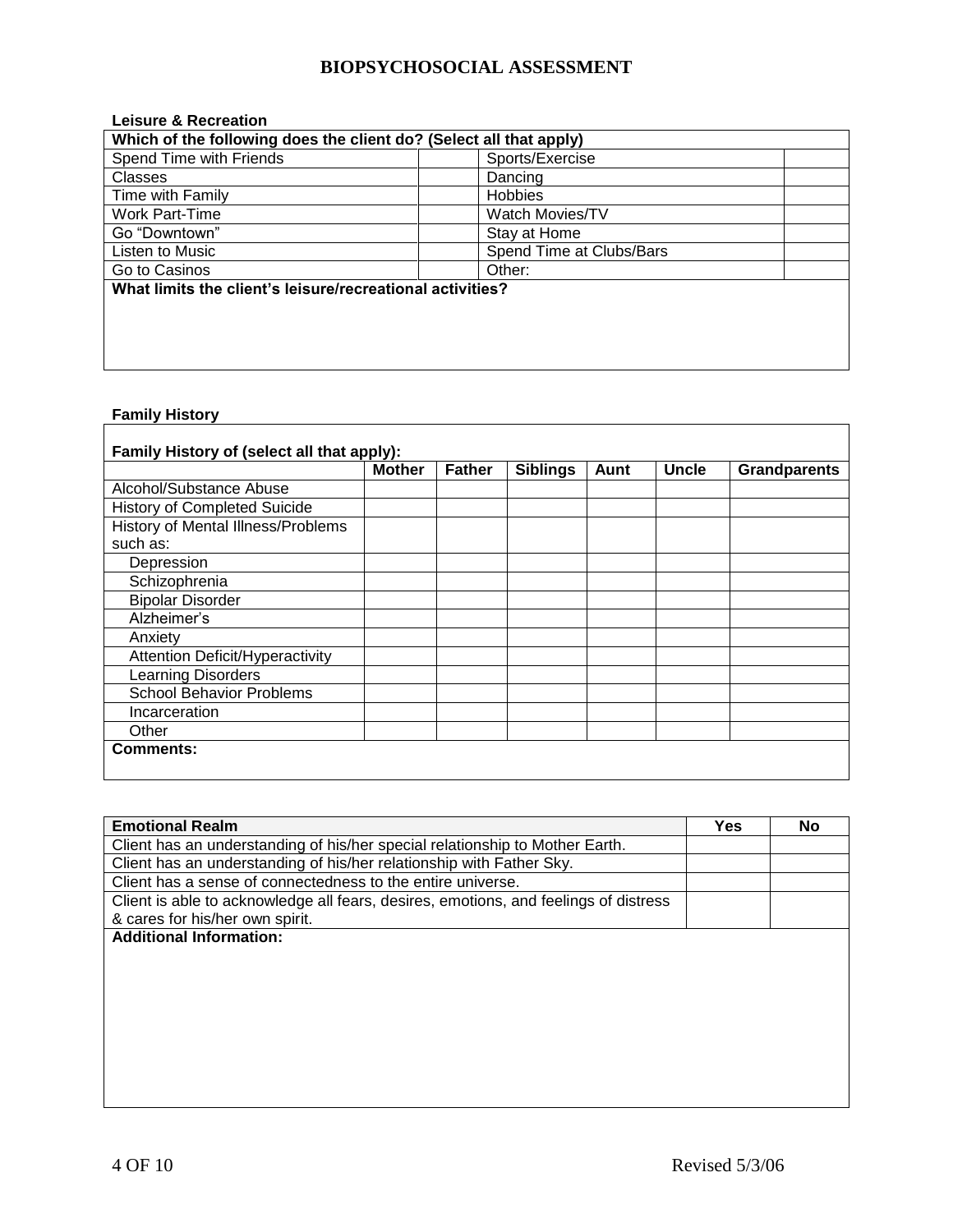#### **Educational Status Screening**

|                                                  | <b>Educational Level (select one):</b> $\Box$ less than 12 years – enter grade completed | Some college or tech school |
|--------------------------------------------------|------------------------------------------------------------------------------------------|-----------------------------|
| Unknown                                          | High School Grad/GED                                                                     | <b>College Graduate</b>     |
| If still attending, current School/Grade:        |                                                                                          |                             |
| <b>Vocational School/Skill Area:</b>             |                                                                                          |                             |
| College/Graduate School - Years Completed/Major: |                                                                                          |                             |
|                                                  |                                                                                          |                             |

#### **Functional Assessment**

|                                               | . |
|-----------------------------------------------|---|
| Is client able to care for him/herself? □ Yes |   |

**Functional Assessment:**  $\Box$  No If No, please explain:

| <b>Living Situation:</b> |                          |                            |  |                         |  |  |
|--------------------------|--------------------------|----------------------------|--|-------------------------|--|--|
| <b>Housing Adequate</b>  | <b>Housing Dangerous</b> | Ward of State/Tribal Court |  | Dependent on Others     |  |  |
| □ Housing Overcrowded    | Incarcerated             | <b>Homeless</b>            |  | At Risk of Homelessness |  |  |
| Additional Information:  |                          |                            |  |                         |  |  |
|                          |                          |                            |  |                         |  |  |
|                          |                          |                            |  |                         |  |  |
|                          |                          |                            |  |                         |  |  |

## **Uses or Needs assistive or adaptive devices (select all that apply):**

| None                                     | Glasses                 | Walker         | <b>Braille</b> |
|------------------------------------------|-------------------------|----------------|----------------|
| Hearing Aids                             | Cane                    | Crutches       | Wheelchair     |
| <b>Translated Written Information</b>    | Translator for Speaking |                | Other:         |
| Does the client have a history of falls? | Yes                     | No<br>Explain: |                |

#### **Vocational/Employment Screening**

| <b>Employment: Currently Employed?</b>                                                     |                                                |                            |                           |  |  |
|--------------------------------------------------------------------------------------------|------------------------------------------------|----------------------------|---------------------------|--|--|
| Yes                                                                                        | <b>Length of Employment</b><br><b>Employer</b> |                            |                           |  |  |
| Satisfied                                                                                  | <b>Dissatisfied</b>                            | <b>Supervisor Conflict</b> | <b>Co-worker Conflict</b> |  |  |
| <b>Reason for Leaving:</b><br>Last Employer:<br>No                                         |                                                |                            |                           |  |  |
|                                                                                            |                                                |                            |                           |  |  |
| <b>Never Employed</b><br><b>Disabled</b><br><b>Unstable Work History</b><br><b>Student</b> |                                                |                            |                           |  |  |
| <b>Sheltered Employment</b><br><b>Receiving Vocational Services</b>                        |                                                |                            |                           |  |  |
| <b>Comments:</b>                                                                           |                                                |                            |                           |  |  |

#### **Legal Status Screening**

| =0gu: 0tatu0 00:00:::::g                                |                     |           |                       |  |  |
|---------------------------------------------------------|---------------------|-----------|-----------------------|--|--|
| Past or current legal problems (select all that apply)? |                     |           |                       |  |  |
| None                                                    | Gangs               |           | DUI/DWI               |  |  |
| Arrests                                                 | Conviction          |           | Detention             |  |  |
| Jail                                                    | Probation           |           | Other                 |  |  |
| If yes to any of the above, please explain:             |                     |           |                       |  |  |
|                                                         |                     |           |                       |  |  |
|                                                         |                     |           |                       |  |  |
|                                                         |                     |           |                       |  |  |
| Any court-ordered treatment?                            | Yes (explain below) | <b>No</b> |                       |  |  |
| Ordered by                                              | <b>Offense</b>      |           | <b>Length of Time</b> |  |  |
|                                                         |                     |           |                       |  |  |
|                                                         |                     |           |                       |  |  |
|                                                         |                     |           |                       |  |  |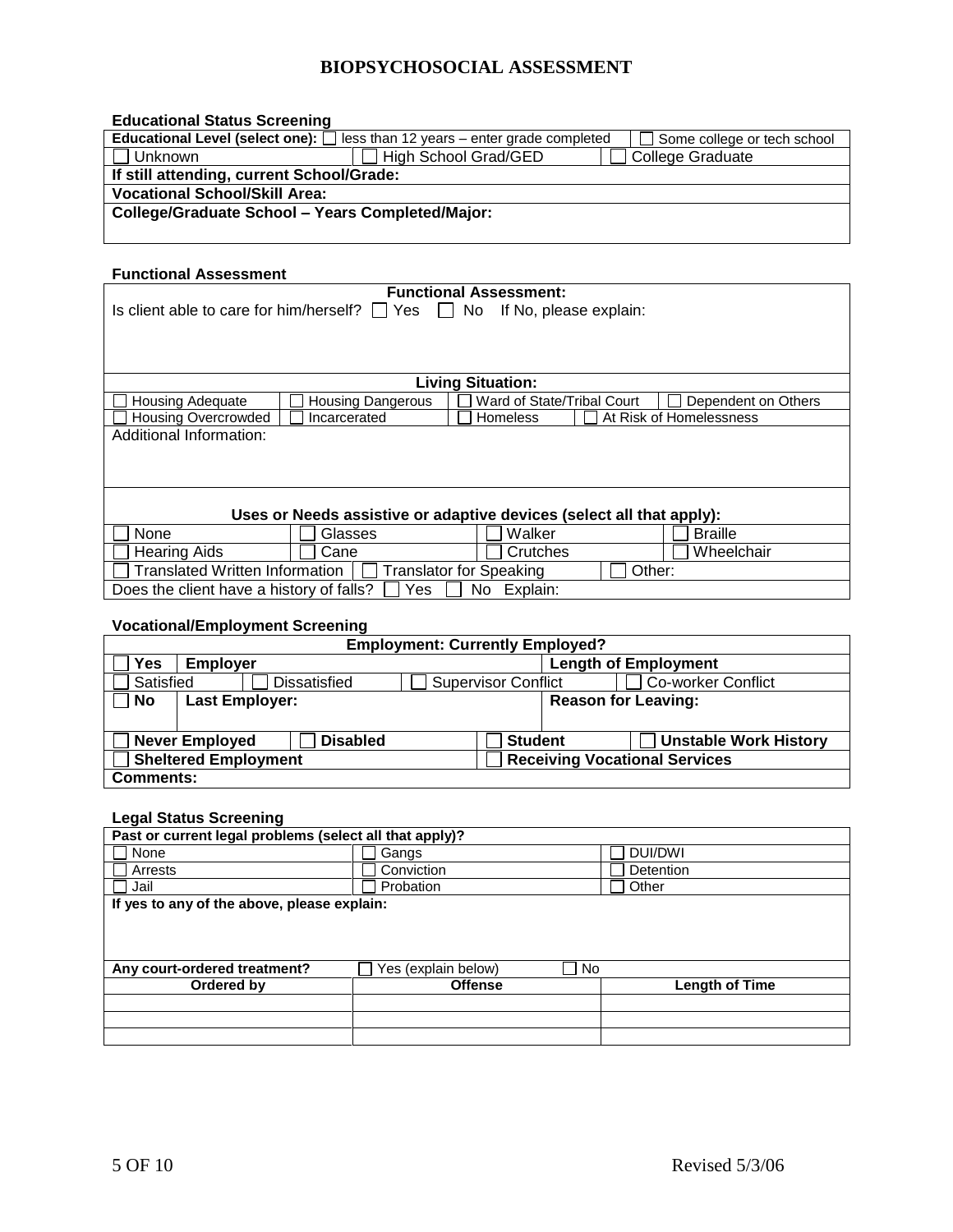#### **Family Social History**

**Describe family relationships & desire for involvement in the treatment process:**

**Perceived level of support for treatment? (scale 1-5 with 5 being the most supportive)** 

| <b>Spiritual Self</b>                                                             | Yes | <b>No</b> |
|-----------------------------------------------------------------------------------|-----|-----------|
| Client demonstrates a willingness to seek out new persons, places and             |     |           |
| experiences.                                                                      |     |           |
| Client expresses a desire to make a positive life change.                         |     |           |
| Client seeks to balance his/her rights, needs and desires with those of others in |     |           |
| order to achieve harmony.                                                         |     |           |
| Client desires personal harmony, balance and freedom.                             |     |           |
| Client seeks to strengthen his prayer life/belief system.                         |     |           |
| <b>Additional Information:</b>                                                    |     |           |
|                                                                                   |     |           |
|                                                                                   |     |           |
|                                                                                   |     |           |

#### **Bereavement/Loss & Spiritual Awareness**

| Please list significant losses, deaths, abandonments, traumatic incidents:          |  |  |  |
|-------------------------------------------------------------------------------------|--|--|--|
|                                                                                     |  |  |  |
|                                                                                     |  |  |  |
| <b>Spiritual/Cultural Awareness &amp; Practice</b>                                  |  |  |  |
| Knowledgeable about traditions, spirituality, or religion?<br>No<br>Comment:<br>Yes |  |  |  |
|                                                                                     |  |  |  |
| Practices traditions, spirituality, or religion?<br>Yes<br>No<br>Comment:           |  |  |  |
|                                                                                     |  |  |  |
| How does client describe his/her spirituality?                                      |  |  |  |
|                                                                                     |  |  |  |
| Does client see a traditional healer? $\Box$ Yes<br>No<br>Comment:                  |  |  |  |
|                                                                                     |  |  |  |
|                                                                                     |  |  |  |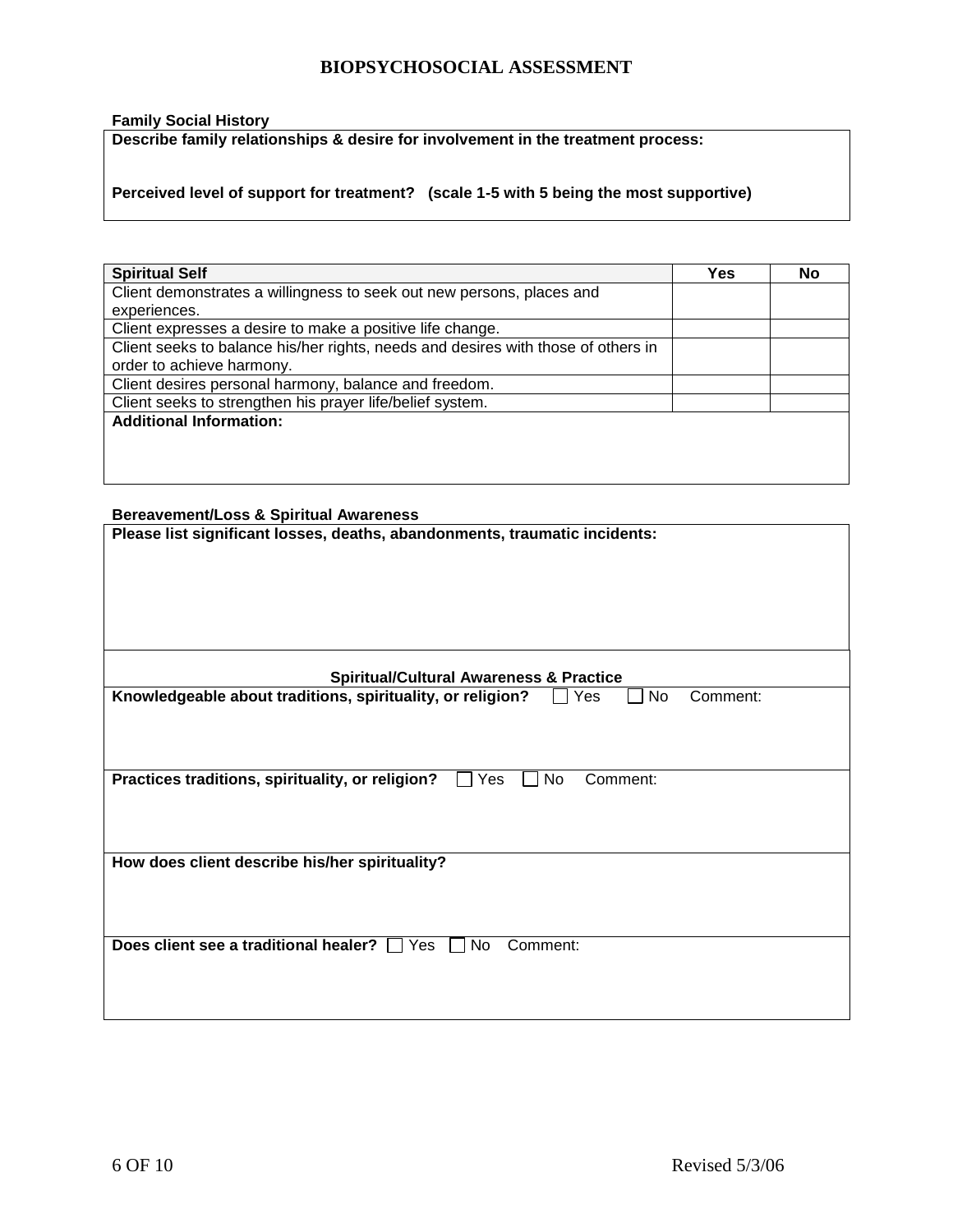**Abuse/Neglect/Exploitation Assessment**

| ADUSE/Neglect/Exploitation Assessment                                                              |                |                 |                   |
|----------------------------------------------------------------------------------------------------|----------------|-----------------|-------------------|
| History of neglect (emotional, nutritional, medical, educational) or exploitation?                 |                |                 | 1No<br>$\Box$ Yes |
| If yes, please explain.                                                                            |                |                 |                   |
|                                                                                                    |                |                 |                   |
|                                                                                                    |                |                 |                   |
|                                                                                                    |                |                 |                   |
|                                                                                                    |                |                 |                   |
|                                                                                                    |                |                 |                   |
|                                                                                                    |                |                 |                   |
| Has client been abused at any time in the past or present by family, significant others, or anyone |                |                 |                   |
| else?)<br>Yes, explain:<br><b>No</b>                                                               |                |                 |                   |
| <b>Type of Abuse</b>                                                                               | <b>By Whom</b> | <b>Client's</b> | <b>Currently</b>  |
|                                                                                                    |                | Age(s)          | Occurring? Y/N    |
| <b>Verbal Putdowns</b>                                                                             |                |                 |                   |
| <b>Being threatened</b>                                                                            |                |                 |                   |
| Made to feel afraid                                                                                |                |                 |                   |
| <b>Pushed</b>                                                                                      |                |                 |                   |
| <b>Shoved</b>                                                                                      |                |                 |                   |
| <b>Slapped</b>                                                                                     |                |                 |                   |
| <b>Kicked</b>                                                                                      |                |                 |                   |
| <b>Strangled</b>                                                                                   |                |                 |                   |
| Hit                                                                                                |                |                 |                   |
| Forced or coerced into sexual activity                                                             |                |                 |                   |
| Other                                                                                              |                |                 |                   |
|                                                                                                    |                |                 |                   |
| Was it reported?<br><b>Yes</b><br><b>No</b>                                                        | To whom?       |                 |                   |
| <b>Outcome</b>                                                                                     |                |                 |                   |
|                                                                                                    |                |                 |                   |
|                                                                                                    |                |                 |                   |
|                                                                                                    |                |                 |                   |
|                                                                                                    |                |                 |                   |
|                                                                                                    |                |                 |                   |
|                                                                                                    |                |                 |                   |
| Has client ever witnessed abuse or family violence?                                                | <b>No</b>      | Yes, explain:   |                   |
|                                                                                                    |                |                 |                   |
|                                                                                                    |                |                 |                   |
|                                                                                                    |                |                 |                   |
|                                                                                                    |                |                 |                   |
|                                                                                                    |                |                 |                   |
|                                                                                                    |                |                 |                   |
|                                                                                                    |                |                 |                   |

| <b>Mental/Introspective Thought</b>                                          | Yes | No |
|------------------------------------------------------------------------------|-----|----|
| Client believes that he is speaking honestly with him/herself.               |     |    |
| Client looks at both problems & accomplishments as an indicator of his/her   |     |    |
| sense of self                                                                |     |    |
| Client examines the ways in which he/she has tried to manipulate, control or |     |    |
| manage the lives of others.                                                  |     |    |
| Client acknowledges that changes in his/her life must start with him/her.    |     |    |
| <b>Additional Information:</b>                                               |     |    |
|                                                                              |     |    |
|                                                                              |     |    |
|                                                                              |     |    |
|                                                                              |     |    |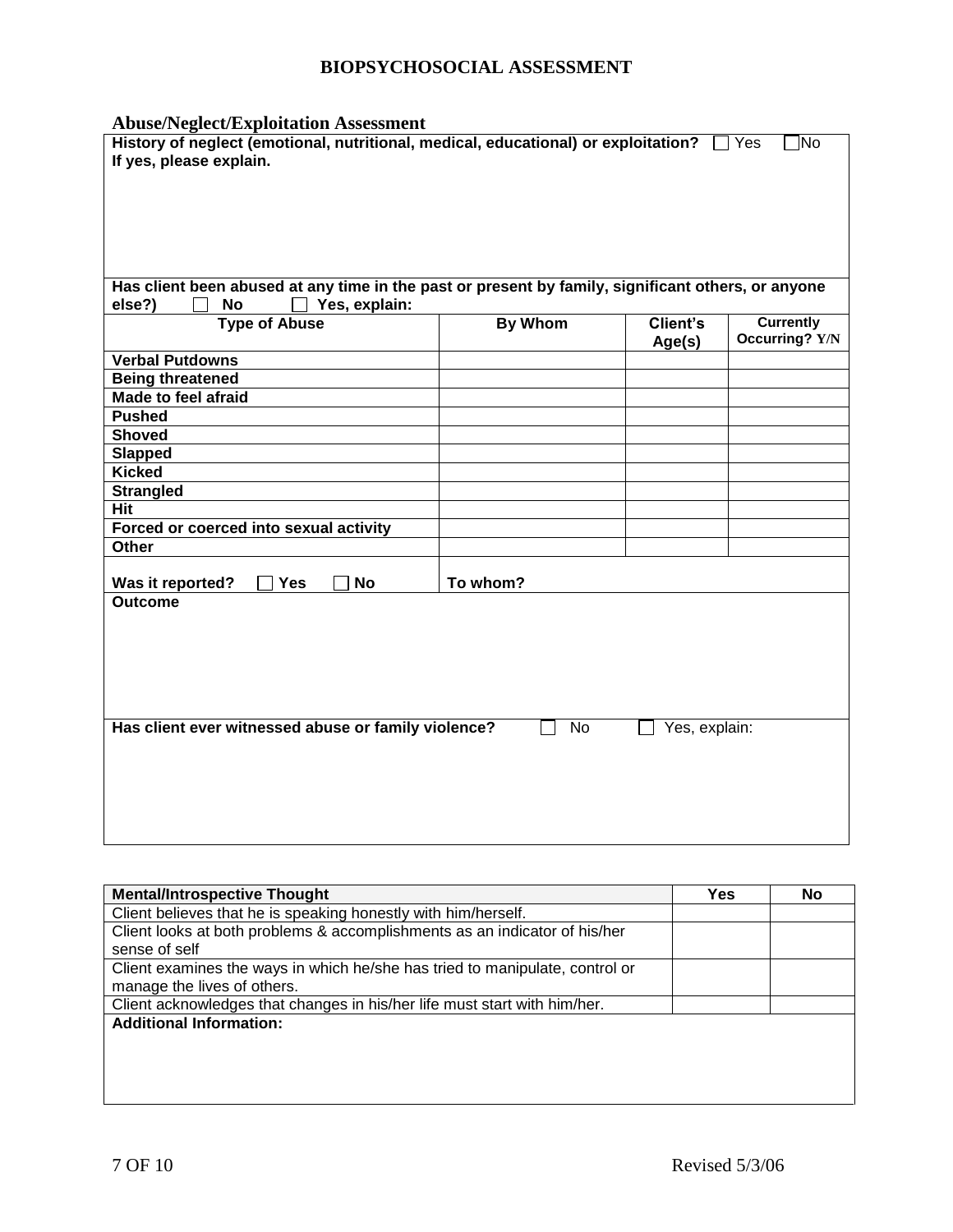| <b>Strengths/Resources</b>                                               | (enter score if present)      | $1 =$ Adequate, 2 = Above Average, 3 = Exceptional |
|--------------------------------------------------------------------------|-------------------------------|----------------------------------------------------|
| <b>Family Support</b>                                                    | <b>Social Support Systems</b> | <b>Relationship Stability</b>                      |
| Intellectual/Cognitive Skills                                            | Coping Skills & Resiliency    | <b>Parenting Skills</b>                            |
| Socio-Economic Stability                                                 | <b>Communication Skills</b>   | Insight & Sensitivity                              |
| Maturity & Judgment Skills                                               | <b>Motivation for Help</b>    | Other:                                             |
| <b>Comments:</b>                                                         |                               |                                                    |
|                                                                          |                               |                                                    |
|                                                                          |                               |                                                    |
|                                                                          |                               |                                                    |
|                                                                          |                               |                                                    |
|                                                                          |                               |                                                    |
| Describe appropriateness & level of need for the family's participation: |                               |                                                    |
|                                                                          |                               |                                                    |
|                                                                          |                               |                                                    |
|                                                                          |                               |                                                    |
|                                                                          |                               |                                                    |

### **Mental Status Exam**

| Category                    | <b>Selections</b>                                 |           |                    |                                          |                   |               |
|-----------------------------|---------------------------------------------------|-----------|--------------------|------------------------------------------|-------------------|---------------|
| <b>GENERAL OBSERVATIONS</b> |                                                   |           |                    |                                          |                   |               |
| Appearance                  | Well groomed                                      | Unkempt   |                    | <b>Disheveled</b>                        |                   | Malodorous    |
| <b>Build</b>                | Average                                           | Thin      |                    | Overweight                               |                   | Obese         |
| <b>Demeanor</b>             | Cooperative                                       | Hostile   |                    | Guarded                                  |                   | Withdrawn     |
|                             | Preoccupied                                       |           | Demanding          | Seductive                                |                   |               |
| <b>Eye Contact</b>          | Average                                           |           | Decreased          | Increased                                |                   |               |
| <b>Activity</b>             | Average                                           |           | Decreased          |                                          |                   | Increased     |
| <b>Speech</b>               | Clear                                             | Slurred   |                    | Rapid                                    |                   | Slow          |
|                             | Pressured                                         | Soft      |                    | Loud                                     |                   | Monotone      |
|                             | Describe:                                         |           |                    |                                          |                   |               |
| <b>THOUGHT CONTENT</b>      |                                                   |           |                    |                                          |                   |               |
| <b>Delusions</b>            | None Reported                                     |           | Grandiose          | Persecutory                              |                   | Somatic       |
|                             | <b>Bizarre</b>                                    |           | Nihilist           |                                          | Religious         |               |
|                             | Describe:                                         |           |                    |                                          |                   |               |
| Other                       | None Reported                                     |           | Poverty of Content | Obsessions                               |                   | Compulsions   |
|                             | Phobias<br>Guilt<br>Anhedonia                     |           |                    |                                          | Thought Insertion |               |
|                             | Ideas of Reference<br><b>Thought Broadcasting</b> |           |                    |                                          |                   |               |
|                             | Describe:                                         |           |                    |                                          |                   |               |
| <b>Self Abuse</b>           | None Reported                                     |           |                    | <b>Self Mutilization</b>                 |                   |               |
|                             | Suicidal (assess lethality if present)            |           |                    | Intent                                   |                   | Plan          |
| <b>Aggressive</b>           | None Reported                                     |           |                    | Aggressive (assess lethality of present) |                   |               |
|                             | Intent                                            |           |                    | Plan                                     |                   |               |
| <b>PERCEPTION</b>           |                                                   |           |                    |                                          |                   |               |
| <b>Hallucinations</b>       | None Reported                                     |           | Auditory           |                                          | Visual            |               |
|                             | Olfactory                                         |           | Gustatory          |                                          | <b>Tactile</b>    |               |
|                             | Describe:                                         |           |                    |                                          |                   |               |
| Other                       | None Reported                                     | Illusions |                    | Depersonalization                        |                   | Derealization |
| <b>THOUGHT PROCESS</b>      |                                                   |           |                    |                                          |                   |               |
| Logical                     | <b>Goal Oriented</b>                              |           |                    | Circumstantial                           |                   | Tangential    |
| Loose                       | Rapid Thoughts                                    |           |                    | Incoherent                               |                   | Concrete      |
| <b>Blocked</b>              | Flight of Ideas                                   |           |                    | Perserverative                           |                   | Derailment    |
| Describe:                   |                                                   |           |                    |                                          |                   |               |

**r**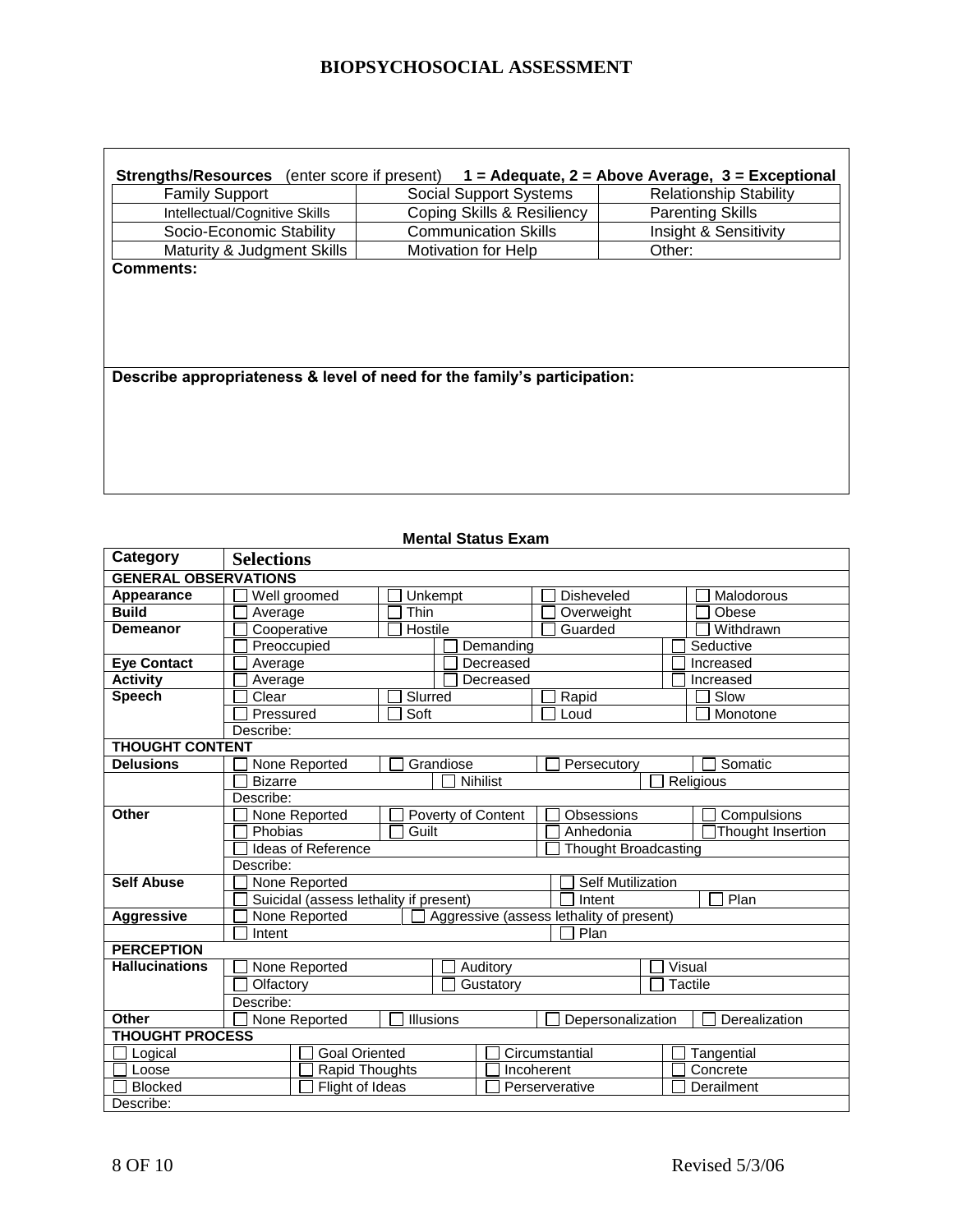| <b>MOOD</b>                        |                                                       |                   |                                 |                  |  |  |  |
|------------------------------------|-------------------------------------------------------|-------------------|---------------------------------|------------------|--|--|--|
| Euthymic                           |                                                       | Depressed         | Anxious                         |                  |  |  |  |
| Angry                              |                                                       | Euphoric          | Irritable                       |                  |  |  |  |
| <b>AFFECT</b>                      |                                                       |                   |                                 |                  |  |  |  |
| Flat                               | Inappropriate                                         | Labile            |                                 | <b>Blunted</b>   |  |  |  |
| <b>Congruent with Mood</b>         |                                                       | Full              |                                 | Constricted      |  |  |  |
| <b>BEHAVIOR</b>                    |                                                       |                   |                                 |                  |  |  |  |
| No behavior issues                 |                                                       | Assaultive        |                                 | Resistant        |  |  |  |
| Aggressive                         |                                                       | Agitated          |                                 | Hyperactive      |  |  |  |
|                                    | <b>Restless</b><br>Sleepy                             |                   |                                 | Intrusive        |  |  |  |
| <b>MOVEMENT</b>                    |                                                       |                   |                                 |                  |  |  |  |
| Akasthisia                         | Dystonia                                              |                   | Tardive Dyskinesia              | <b>Tics</b>      |  |  |  |
| Describe:                          |                                                       |                   |                                 |                  |  |  |  |
| <b>COGNITION</b>                   |                                                       |                   |                                 |                  |  |  |  |
| Impairment of:                     | None Reported                                         |                   | Orientation                     | Memory           |  |  |  |
|                                    | Attention/Concentration<br>Ability to Abstract        |                   |                                 |                  |  |  |  |
|                                    | Describe:                                             |                   |                                 |                  |  |  |  |
| Intelligence                       | <b>Mental Retardation</b>                             | <b>Borderline</b> | Average                         | Above Average    |  |  |  |
| <b>Estimate</b>                    |                                                       |                   |                                 |                  |  |  |  |
| <b>IMPULSE CONTROL</b>             |                                                       | Good              | Poor                            | Absent           |  |  |  |
| <b>INSIGHT</b>                     |                                                       | Good              | Poor                            | Absent           |  |  |  |
| <b>JUDGMENT</b>                    |                                                       | Good              | Poor                            | Absent           |  |  |  |
|                                    |                                                       |                   |                                 |                  |  |  |  |
| <b>RISK ASSESSMENT</b>             |                                                       |                   |                                 |                  |  |  |  |
| <b>Risk to Self</b>                | Low                                                   | Medium            | High                            | Chronic          |  |  |  |
| <b>Risk to Others</b>              | Low                                                   | Medium            | High                            | Chronic          |  |  |  |
|                                    |                                                       |                   |                                 |                  |  |  |  |
|                                    | Serious current risk of any of the following:         |                   | (Immediate response needed)     |                  |  |  |  |
| <b>Abuse or Family Violence</b>    | Yes                                                   | <b>No</b>         | <b>Abuse or Family Violence</b> | Yes<br><b>No</b> |  |  |  |
|                                    | <b>Psychotic or Severely Psychologically Disabled</b> | Yes               | <b>No</b>                       |                  |  |  |  |
|                                    | Is there a handgun in the home? If Yes                | <b>No</b>         | Any other weapons?<br>Yes       | <b>No</b>        |  |  |  |
| Plan:                              |                                                       |                   |                                 |                  |  |  |  |
| <b>Safety Plan Reviewed</b>        | Yes                                                   | No                |                                 |                  |  |  |  |
|                                    |                                                       |                   |                                 |                  |  |  |  |
|                                    | <b>Diagnoses and Interpretive Summary</b>             |                   |                                 |                  |  |  |  |
| <b>Biopsychosocial formulation</b> |                                                       |                   |                                 |                  |  |  |  |
|                                    |                                                       |                   |                                 |                  |  |  |  |
|                                    |                                                       |                   |                                 |                  |  |  |  |
|                                    |                                                       |                   |                                 |                  |  |  |  |
|                                    |                                                       |                   |                                 |                  |  |  |  |

| <b>DSM IV-TR Provisional Diagnoses</b>                           |                                                                 |  |  |  |  |
|------------------------------------------------------------------|-----------------------------------------------------------------|--|--|--|--|
| Axis I                                                           |                                                                 |  |  |  |  |
| Axis II                                                          |                                                                 |  |  |  |  |
| <b>Axis III</b>                                                  |                                                                 |  |  |  |  |
| <b>Axis IV</b>                                                   |                                                                 |  |  |  |  |
| <b>Axis V</b>                                                    |                                                                 |  |  |  |  |
|                                                                  | <b>Treatment Acceptance/Resistance</b>                          |  |  |  |  |
| <b>Client accepts problem?</b><br>Yes<br>Comment:<br>No.         |                                                                 |  |  |  |  |
|                                                                  | Client recognizes need for treatment?<br>Yes<br>Comment:<br>No. |  |  |  |  |
| Client minimizes or blames others?<br>No.<br>Yes<br>Comment:     |                                                                 |  |  |  |  |
| <b>External motivation is primary?</b><br>Comment:<br>No.<br>Yes |                                                                 |  |  |  |  |